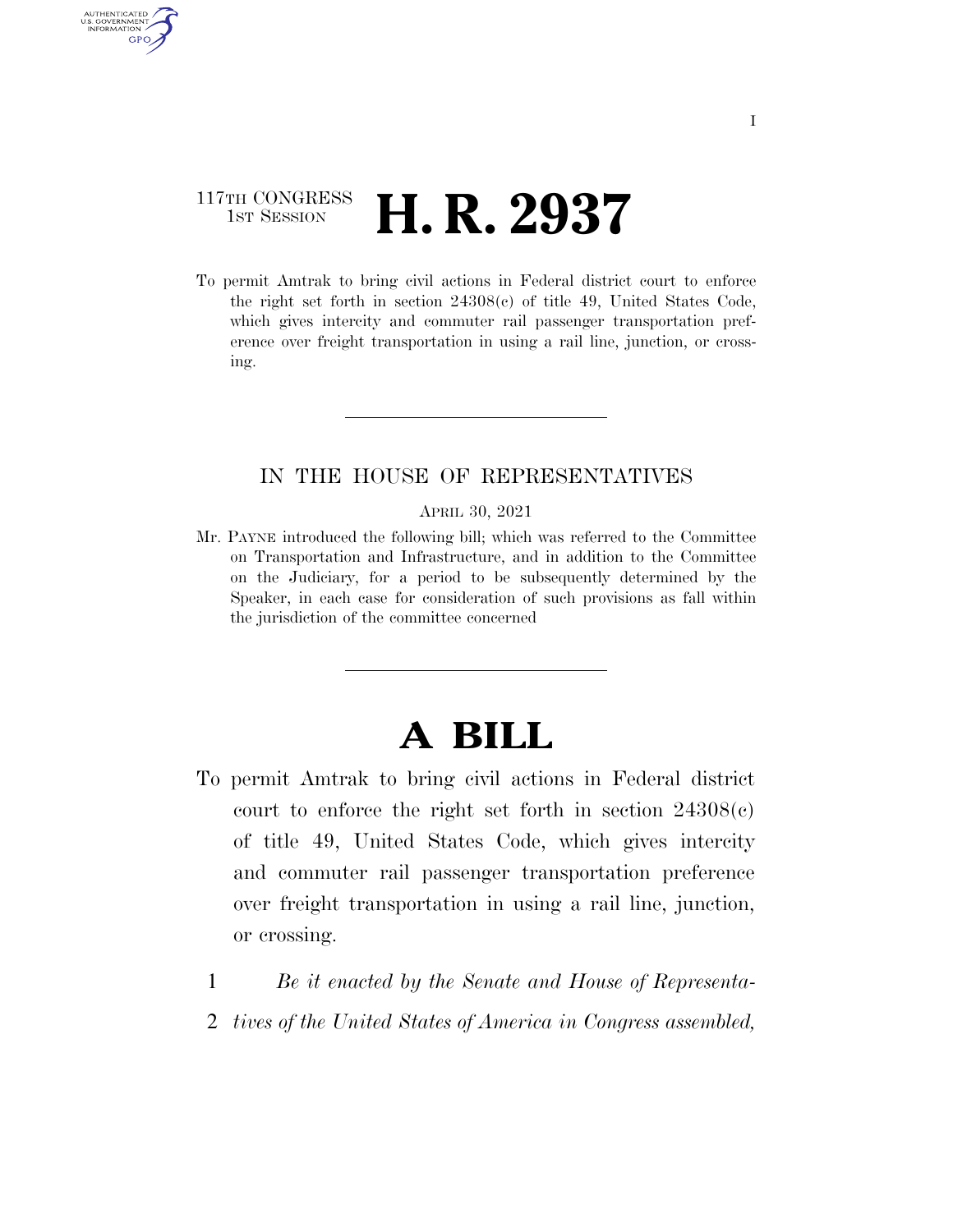## **SECTION 1. SHORT TITLE.**

 This Act may be cited as the ''Rail Passenger Fair-ness Act''.

**SEC. 2. FINDINGS.** 

•**HR 2937 IH**

 (1) Congress created Amtrak under the Rail Passenger Service Act of 1970 (Public Law 91– 158).

 (2) Amtrak began serving customers on May 1, 1971, taking over the operation of most intercity passenger trains that private, freight railroads were previously required to operate. In exchange for as- suming these passenger rail operations, Amtrak was given access to the national rail network.

 (3) In return for relief from the obligation to provide intercity passenger service, railroads over which Amtrak operated (referred to in this section as ''host railroads'') were expected to give Amtrak passenger trains preference over freight trains when using the national rail network.

 (4) In 1973, Congress passed the Amtrak Im- provement Act of 1973 (Public Law 93–146), which gives intercity and commuter rail passenger trans- portation preference over freight transportation in using a rail line, junction, or crossing. This right, which is now codified as section 24308(c) of title 49, United States Code, states, ''Except in an emer-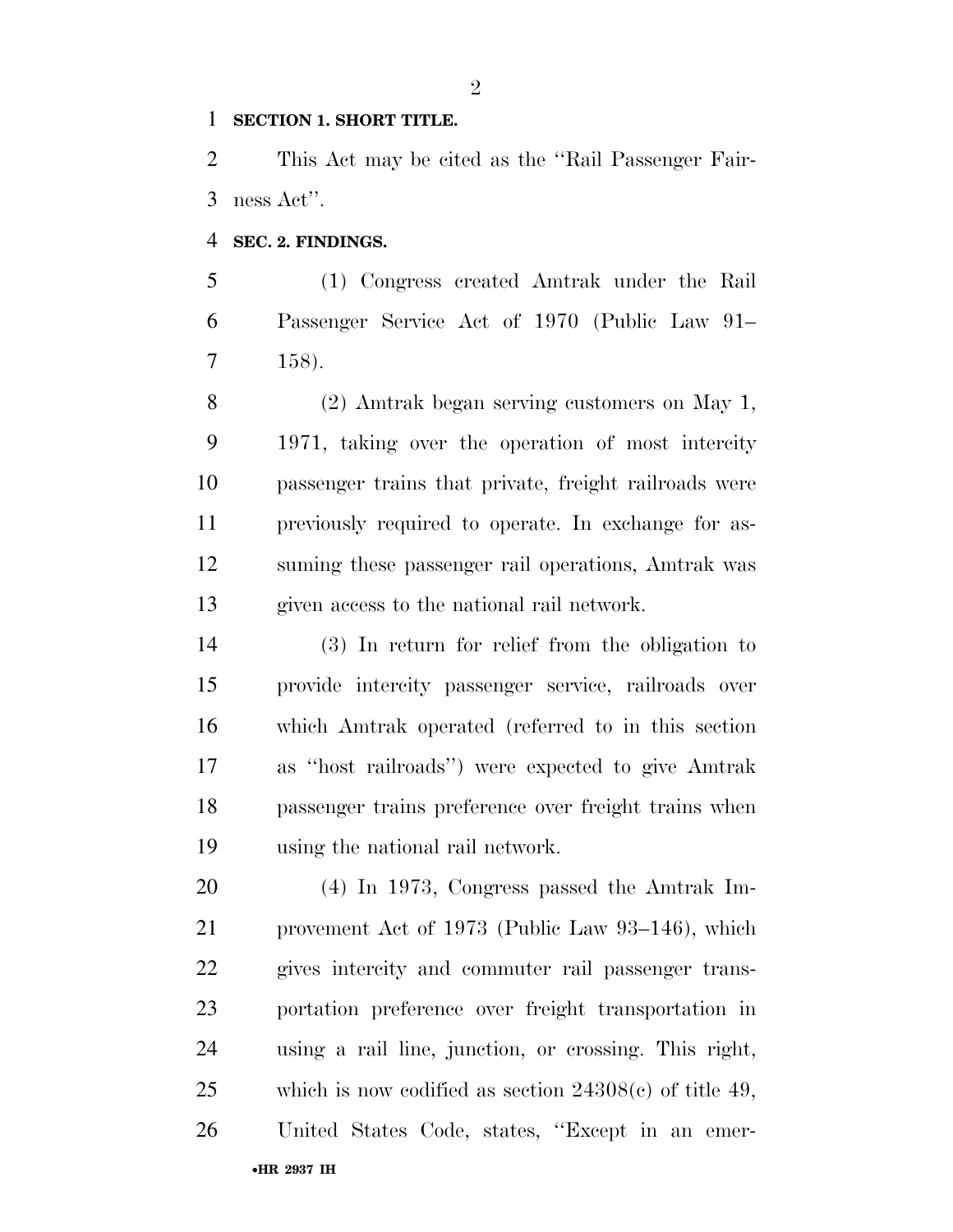gency, intercity and commuter rail passenger trans- portation provided by or for Amtrak has preference over freight transportation in using a rail line, junc- tion, or crossing unless the Board orders otherwise under this subsection. A rail carrier affected by this subsection may apply to the Board for relief. If the Board, after an opportunity for a hearing under sec- tion 553 of title 5, decides that preference for inter- city and commuter rail passenger transportation ma- terially will lessen the quality of freight transpor- tation provided to shippers, the Board shall establish the rights of the carrier and Amtrak on reasonable terms.''.

 (5) Many host railroads have ignored the law referred to in paragraph (4) by refusing to give pas- senger rail the priority to which it is statutorily enti- tled and giving freight transportation the higher pri- ority. As a result, Amtrak's on time performance on most host railroads is poor, has declined between 2014 through 2019, and continues to decline.

 (6) According to Amtrak, 6,500,000 customers on State-supported and long-distance trains arrived at their destination late during fiscal year 2019. Nearly 70 percent of these delays were caused by host railroads, amounting to a total of 3,200,000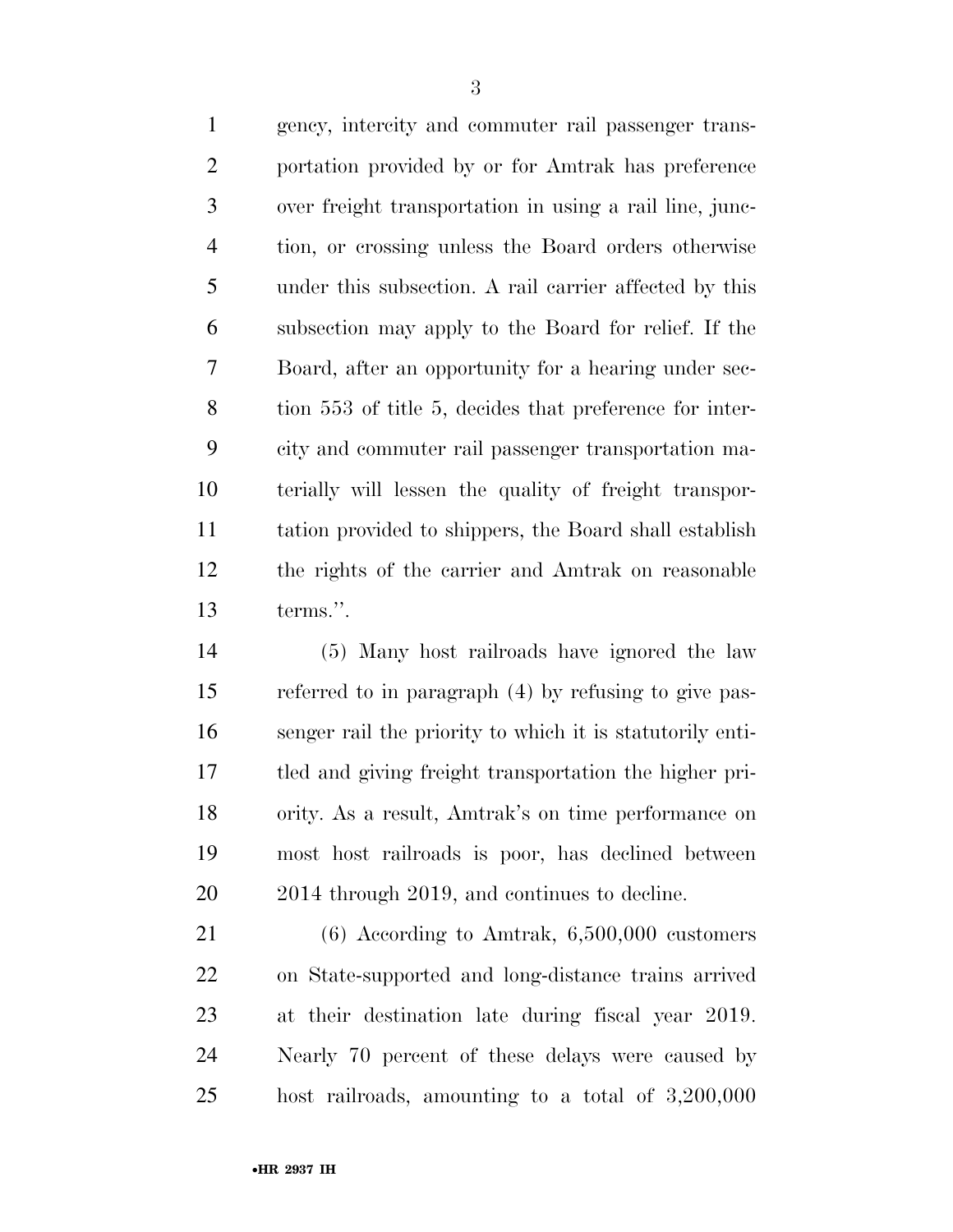freight train interference, which accounted for more than 1,000,000 minutes of delay for Amtrak pas- sengers, or approximately 2 years, because host rail-roads chose to give freight trains priority.

 (7) Poor on-time performance wastes taxpayer dollars. According to a 2019 report by Amtrak's Of- fice of Inspector General, a 5 percent improvement of on-time performance on all Amtrak routes would result in \$12,100,000 in cost savings to Amtrak in the first year. If on-time performance on long-dis- tance routes reached 75 percent for a year, Amtrak would realize an estimated \$41,900,000 in operating cost savings, with a one-time savings of \$336,000,000 due to a reduction in equipment re-placement needs.

 (8) Historical data suggests that on-time per- formance on host railroads is driven by the existence of an effective means to enforce Amtrak's preference rights:

 (A) Two months after the date of the en- actment of the Passenger Rail Investment and Improvement Act of 2008 (division B of Public Law 110–432), which included provisions for the enforcement of these preference rights, was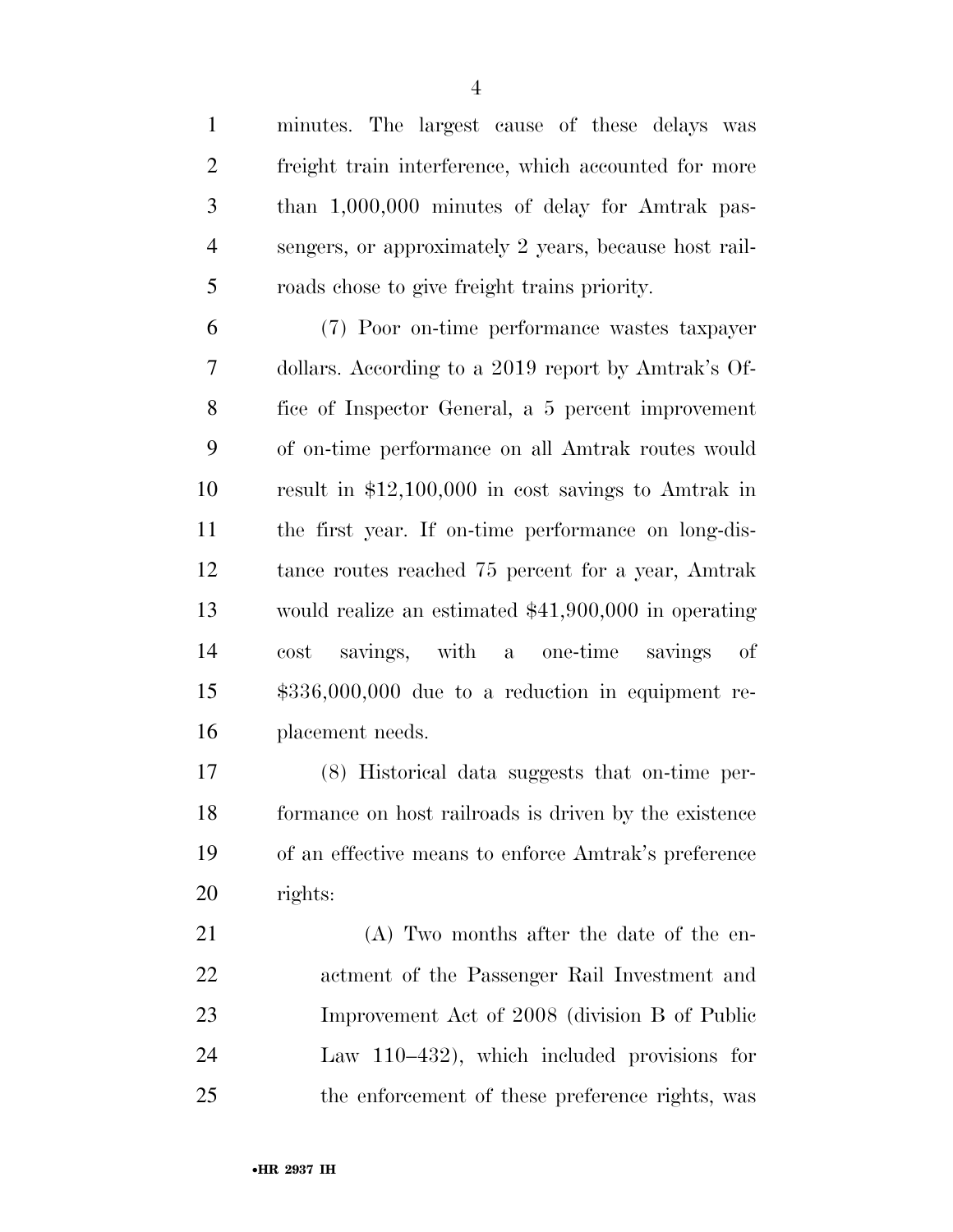| $\mathbf{1}$   | enacted, the on-time performance of long-dis-         |
|----------------|-------------------------------------------------------|
| $\overline{2}$ | tance trains improved from 56 percent to 77           |
| 3              | percent and Class I freight train interference        |
| $\overline{4}$ | delays across all routes declined by 40 percent.      |
| 5              | (B) One year after such date of enactment,            |
| 6              | freight train interference delays had declined by     |
| 7              | 54 percent and the on-time performance of             |
| 8              | long-distance trains reached 85 percent.              |
| 9              | $(C)$ In 2014, after some of the provisions           |
| 10             | in the Passenger Rail Investment and Improve-         |
| 11             | ment Act of 2008 related to enforcement of            |
| 12             | preference were ruled unconstitutional by a           |
| 13             | D.C. Circuit Court, long-distance train on-time       |
| 14             | performance declined from 72 percent to 50            |
| 15             | percent, and freight train interference delays in-    |
| 16             | creased 59 percent.                                   |
| 17             | (D) The last time long-distance trains                |
| 18             | achieved an on-time rate of more than 80 per-         |
| 19             | cent in a given month was February 2012.              |
| <b>20</b>      | (9) As a result of violations of Amtrak's right       |
| 21             | to preference, Amtrak has been consistently unable    |
| 22             | on host railroad networks to meet its congressionally |
| 23             | mandated mission and goals, which are codified in     |
| 24             | section 24101 of title 49, United States Code (relat- |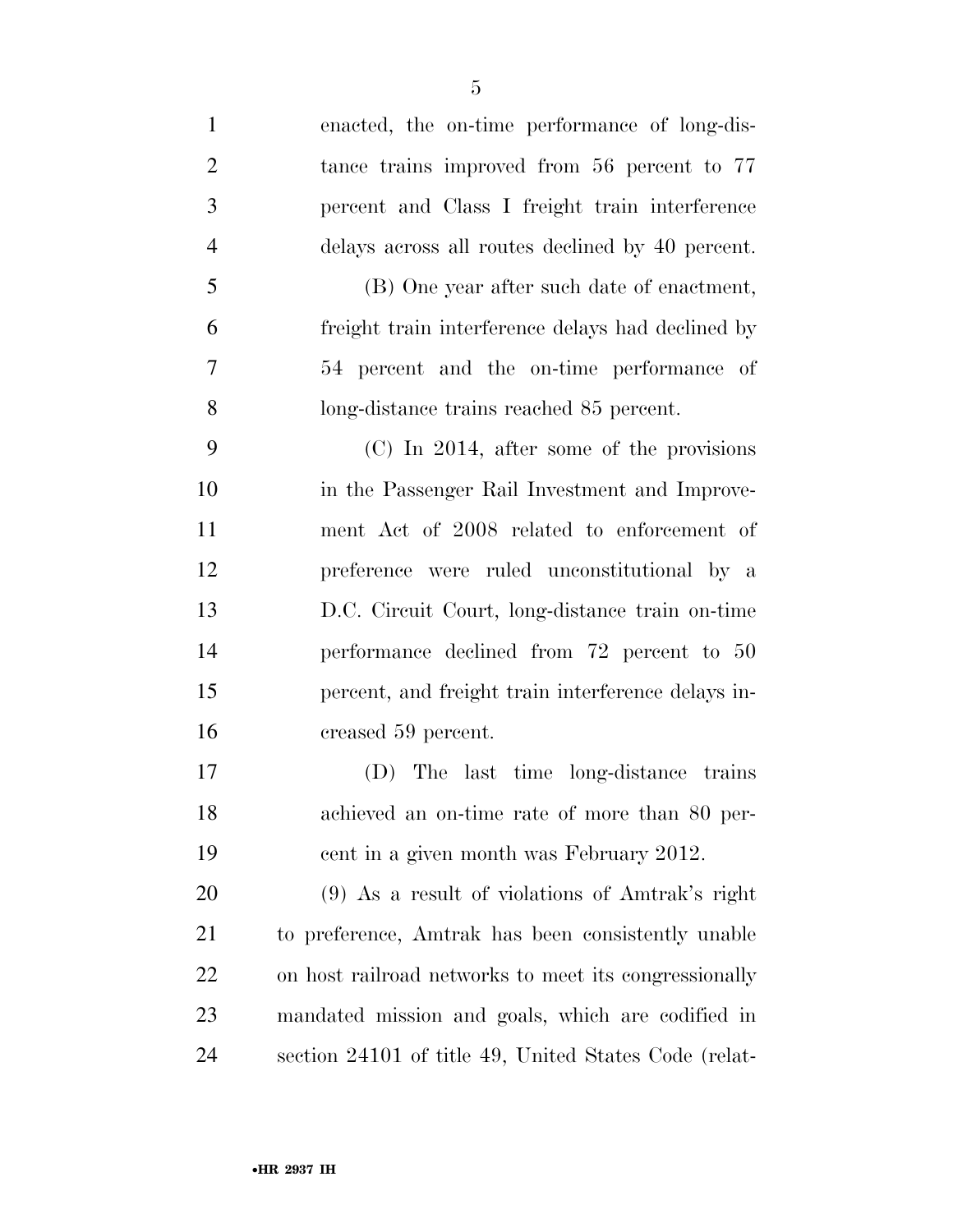| $\mathbf{1}$   | ing to providing on-time and trip-time competitive          |
|----------------|-------------------------------------------------------------|
| $\overline{c}$ | service to its passengers).                                 |
| 3              | (10) Amtrak does not have an effective mecha-               |
| $\overline{4}$ | nism to enforce its statutory preference right in           |
| 5              | order to fulfill its mission and goals. Only the Attor-     |
| 6              | ney General can bring a civil action for equitable re-      |
| 7              | lief in a district court of the United States to en-        |
| 8              | force Amtrak's preference rights.                           |
| 9              | (11) In Amtrak's entire history, the only en-               |
| 10             | forcement action initiated by the Attorney General          |
| 11             | was against the Southern Pacific Transportation             |
| 12             | Company in 1979.                                            |
| 13             | (12) Congress supports continued authority for              |
| 14             | the Attorney General to initiate an action, but Am-         |
| 15             | trak should also be entitled to bring a civil action be-    |
| 16             | fore a Federal district court to enforce its statutory      |
| 17             | preference rights.                                          |
| 18             | SEC. 3. AUTHORIZE AMTRAK TO BRING A CIVIL ACTION TO         |
| 19             | ENFORCE IT PREFERENCE RIGHTS.                               |
| 20             | (a) IN GENERAL.—Section $24308(c)$ of title 49,             |
| 21             | United States Code, is amended, by adding at the end the    |
| 22             | following: "Notwithstanding sections $24103(a)$<br>and      |
| 23             | $24308(f)$ , Amtrak shall have the right to bring an action |

for equitable or other relief in the United States District